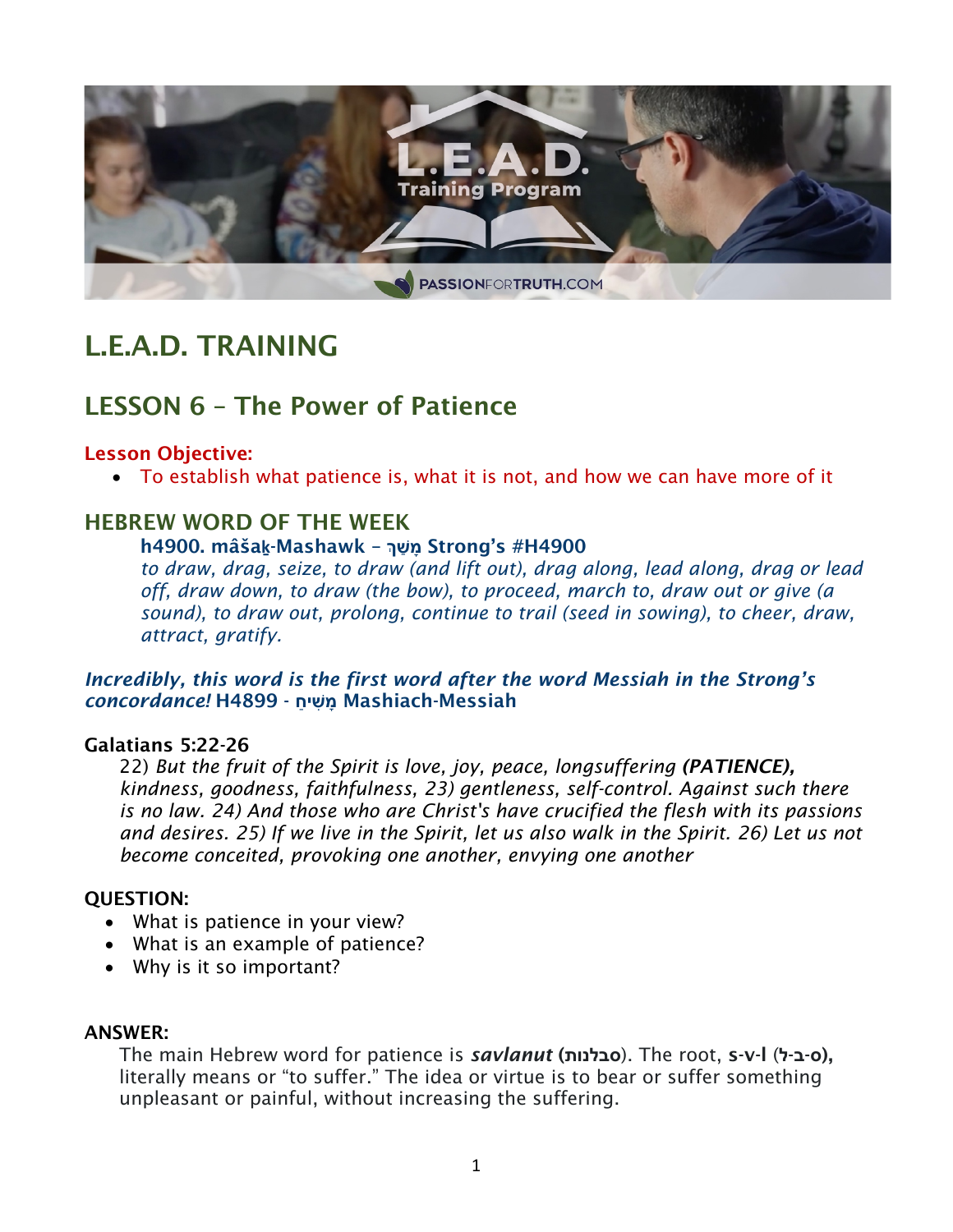## QUESTION:

- Have you ever had to endure or "suffer" someone in a situation and you chose not to retaliate or get angry?
- How did you feel at the time?
- How did you feel after the fact when you had succeeded to hold your tongue?

## *"By your patience possess your souls." - Luke 21:19*

Let's take a look at some scriptures that can give us some insights on what patience is all about and the importance it carries for the individual believer.

#### *READ:* 1 Corinthians 13:4-7

*4) Love suffers long and is kind; love does not envy; love does not parade itself, is not puffed up; 5) does not behave rudely, does not seek its* 



*own, is not provoked, thinks no evil; 6) does not rejoice in iniquity, but rejoices in the truth; 7) bears all things, believes all things, hopes all things, endures all things.*

#### Ephesians 4:1-4

*1) I, therefore, the prisoner of the Lord, beseech you to walk worthy of the calling with which you were called, 2) with all lowliness and gentleness, with longsuffering, bearing with one another in love, 3) endeavoring to keep the unity of the Spirit in the bond of peace. 4) There is one body and one Spirit, just as you were called in one hope of your calling; one Lord, one faith, one baptism; one God and Father of all, who is above all, and through all, and in you all.*

#### Proverbs 16:32-33

*32) He who is slow to anger is better than the mighty, 33) And he who rules his spirit than he who takes a city.*

#### Colossians 3:12

*Therefore, as the elect of God, holy and beloved, put on tender mercies, kindness, humility, meekness, longsuffering;*

#### Romans 15:5

*Now may the God of patience and comfort grant you to be like-minded toward one another, according to Christ Jesus,*

#### 1 Timothy 1:12-16

*12) And I thank Christ Jesus our Lord who has enabled me, because He counted me faithful, putting me into the ministry, 13) although I was formerly a blasphemer, a persecutor, and an insolent man; but I obtained mercy because I did it ignorantly in unbelief. 14) And the grace of our Lord was exceedingly abundant, with faith and love which are in Christ Jesus. 15) This is a faithful saying and worthy of all acceptance, that Christ Jesus came into the world to*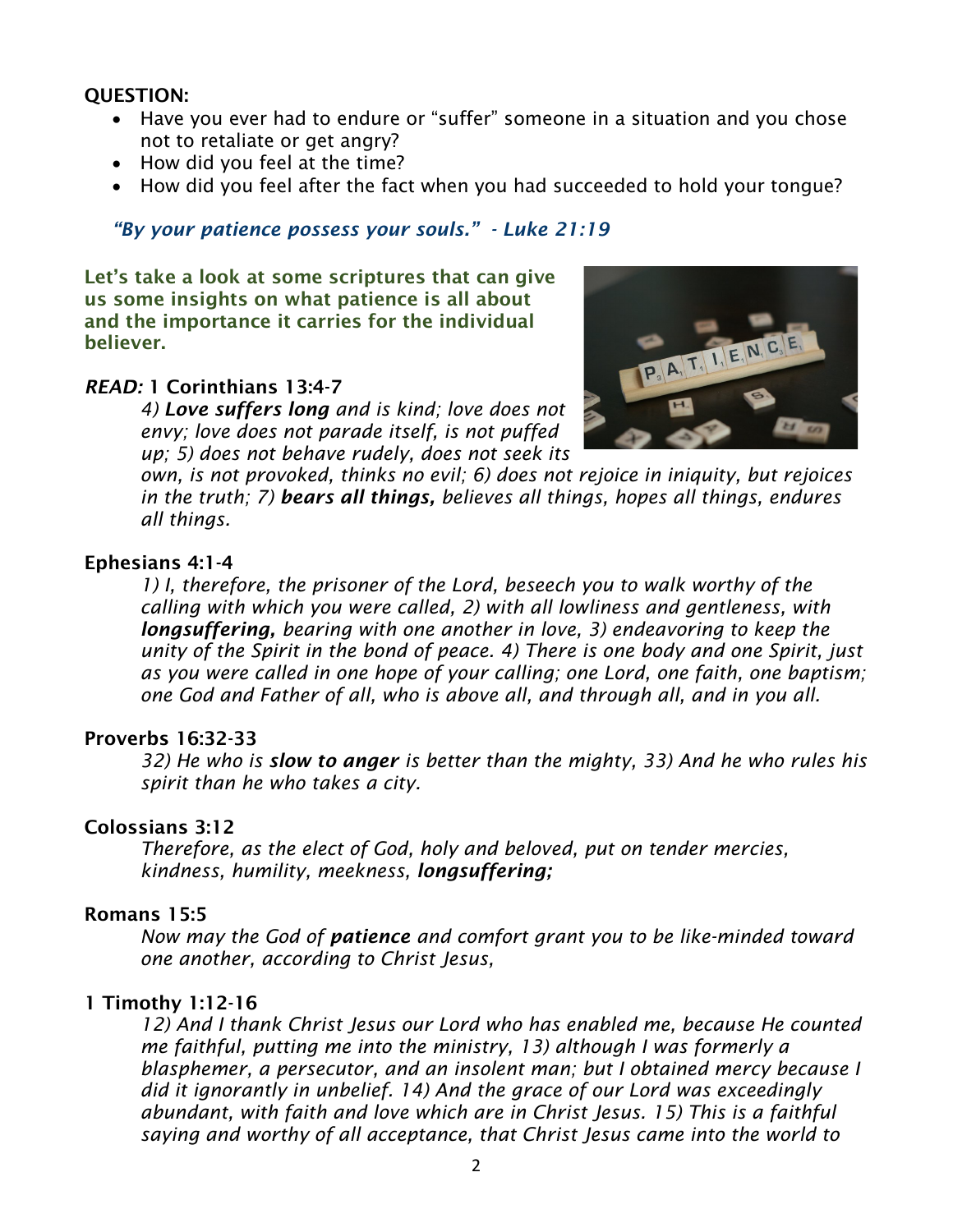*save sinners, of whom I am chief. 16) However, for this reason I obtained mercy, that in me first Jesus Christ might show all longsuffering, as a pattern to those who are going to believe on Him for everlasting life.*

#### 2 Timothy 4:2

*Preach the word! Be ready in season and out of season. Convince, rebuke, exhort, with all longsuffering and teaching.*

#### Proverbs 15:18

*A wrathful man stirs up strife, but he who is slow to anger allays contention.*

#### Ecclesiastes 7:8-9

*8) The end of a thing is better than its beginning; The patient in spirit is better than the proud in spirit. 9) Do not hasten in your spirit to be angry, for anger rests in the bosom of fools.*

#### Nehemiah 9:28-30

*28) .... and many times You delivered them according to Your mercies, 29) And testified against them, that You might bring them back to Your law. yet they acted proudly, and did not heed Your commandments, but sinned against Your judgments, which if a man does, he shall live by them. And they shrugged their shoulders, stiffened their necks, and would not hear. 30) Yet for many years You had patience (mashawk) with them and testified against them by Your Spirit in your prophets. Yet they would not listen; Therefore You gave them into the hand of the peoples of the lands.*

# Having Patience Pulls People Out of the Bottom of Wells and Dungeons



#### Genesis 37:28

*Then Midianite traders passed by; so the brothers pulled Joseph up and lifted him out of the pit, and sold him to the Ishmaelites for twenty shekels of silver. And they took Joseph to Egypt.*

#### Jeremiah 38:10-13

*10) Then the king commanded Ebed-Melech the Ethiopian, saying, "Take from here thirty men with you, and lift Jeremiah the prophet out of the dungeon before he dies." 11) So* 

*Ebed-Melech took the men with him and went into the house of the king under the treasury, and took from there old clothes and old rags, and let them down by ropes into the dungeon to Jeremiah. 12) Then Ebed-Melech the Ethiopian said to Jeremiah, "Please put these old clothes and rags under your armpits, under the ropes." And Jeremiah did so. 13) So they pulled Jeremiah up with ropes and*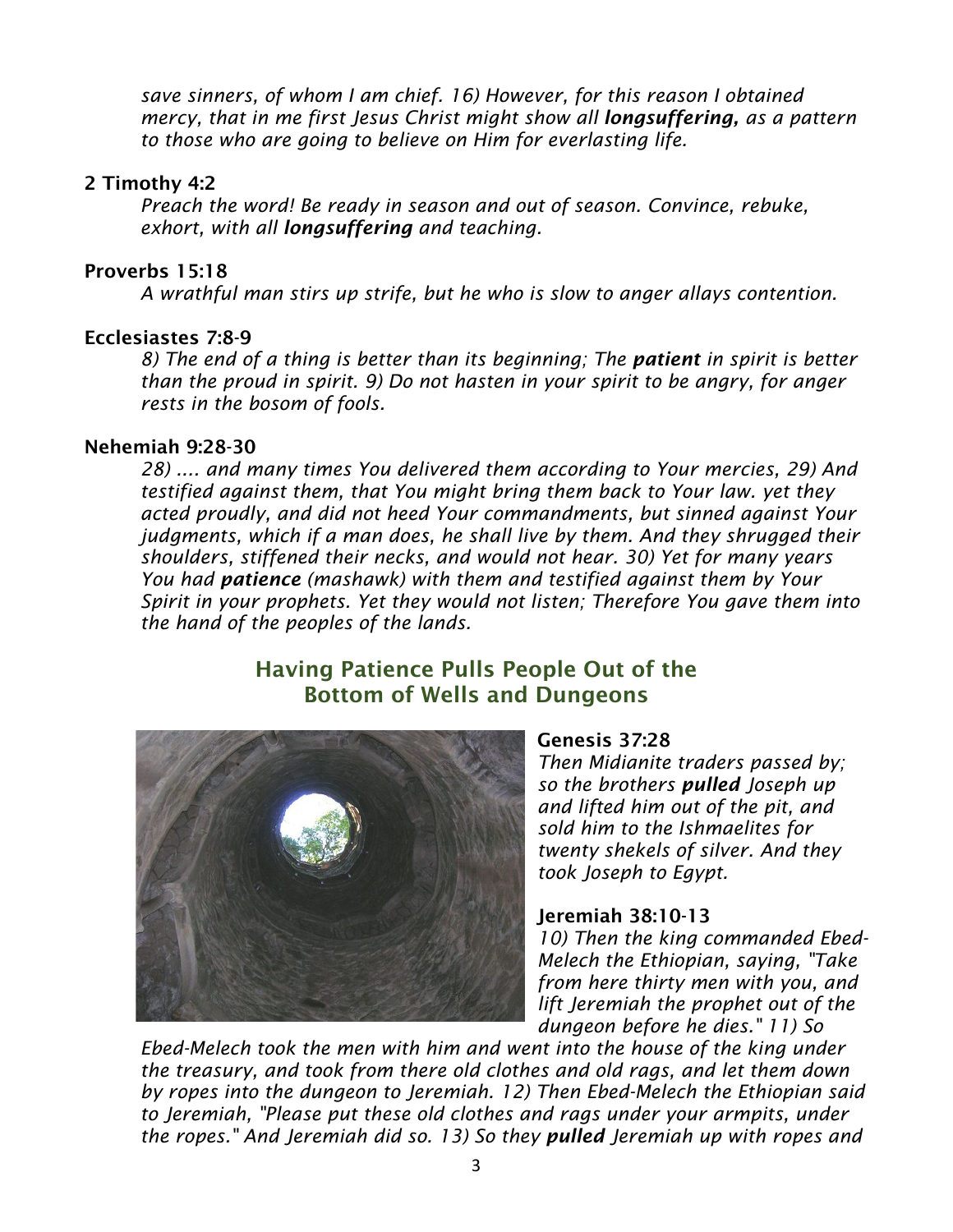*lifted him out of the dungeon. And Jeremiah remained in the court of the prison.*

# Having Patience Causes You and Others to March Toward Deliverance

#### Judges 4:7

*and against you I will deploy (march) Sisera, the commander of Jabin's army, with his chariots and his multitude at the River Kishon; and I will deliver him into your hand'?"*

## Having Patience is Like Drawing a Bow Back Against the Wicked

#### 2 Chronicles 18:33

*Now a certain man drew a bow at random, and struck the king of Israel between the joints of his armor. So he said to the driver of his chariot, "Turn around and take me out of the battle, for I am wounded."*

## Having Patience Postpones Judgment and Brings the Word of the LORD

#### Ezekiel 12:25

*For I am the LORD. I speak, and the word which I speak will come to pass; it will no more be postponed; for in your days, O rebellious house, I will say the word and perform it," says the Lord GOD.'"*

# Having Patience Draws People Toward You and Toward God

#### Hosea 11:3-4

*3 "I taught Ephraim to walk, Taking them by their arms; But they did not know that I healed them. 4) I drew them with gentle cords, With bands of love, And I was to them as those who take the yoke from their neck. I stooped and fed them.*

# Having Patience is Like Planting Seeds of Life Into the Lives of Others

#### Amos 9:13

*"Behold, the days are coming," says the LORD, "When the plowman shall overtake the reaper, And the treader of grapes him who sows seed;*